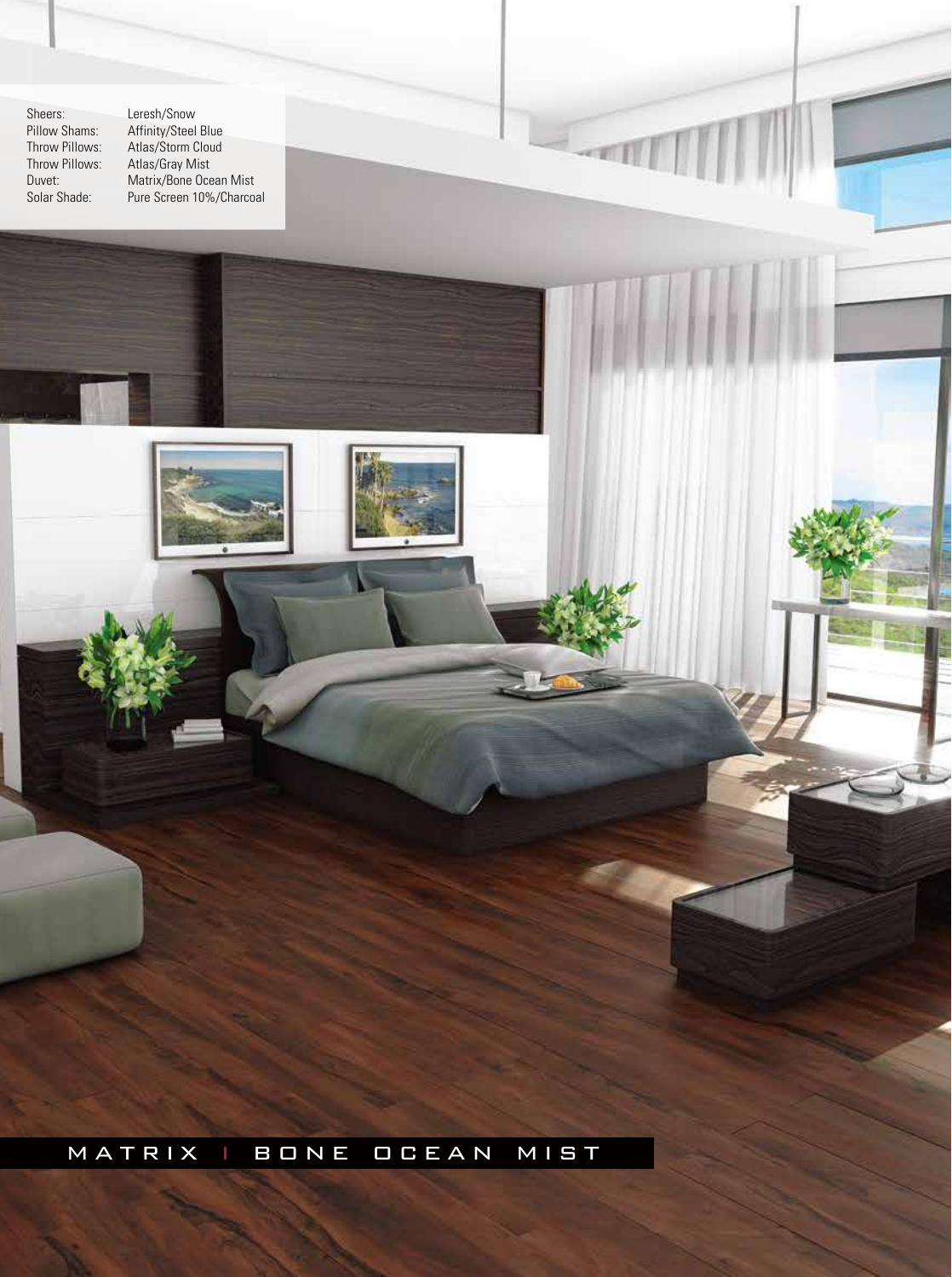## nexus I matrix

*Colorful layers of soothing natural light recall the mysteries of sunrise, sea and mountains viewed from the horizon. Matrix is a classic combination of soft colors that go beautifully with a background of natural whites such as bone. Every bolt is 118 inches wide, giving the designer a near seamless canvas for dramatic bedding, window treatments and upholstery.* 

| collection:        | nexus              |
|--------------------|--------------------|
| pattern:           | matrix             |
| width:             | 118.00"            |
| vertical repeat:   | 118.00"            |
| horizontal repeat: | 0.00"              |
| railroad:          | no, 3.3 yard panel |
| passes nfpa 701:   | yes                |
| content:           | 100% polyester FR  |
| reversible:        | yes                |
|                    |                    |

coordinate: affinity additional color-ways for this pattern



color: bone ocean mist

**8**

Patterns may be reduced in size for illustration purposes. Colors will vary based on computer monitor and printer differences. Please request a<br>swatch to review actual colors. Swatch colors are subject to dye lot variation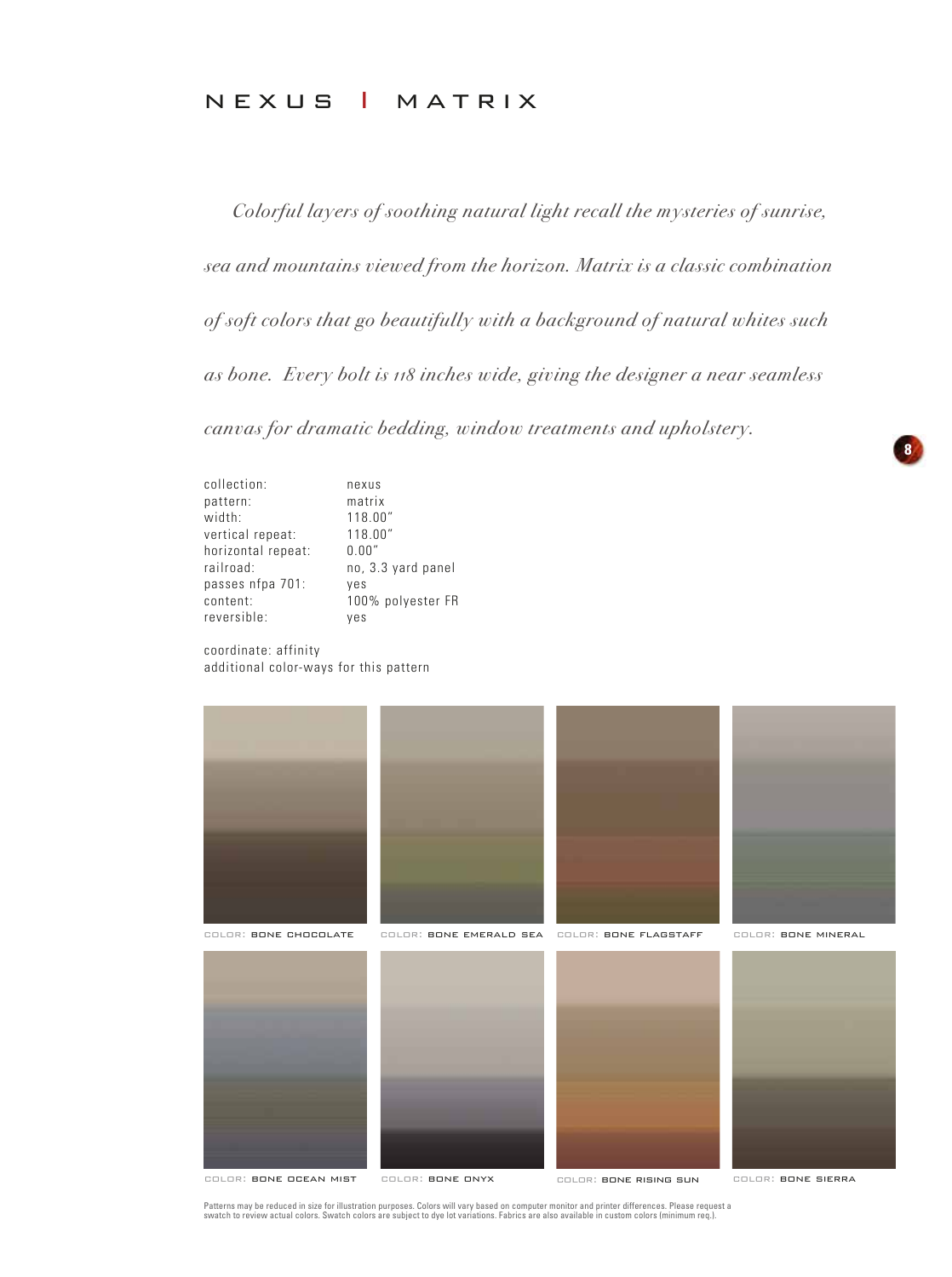## MATRIX | MOCHA RISING SUN